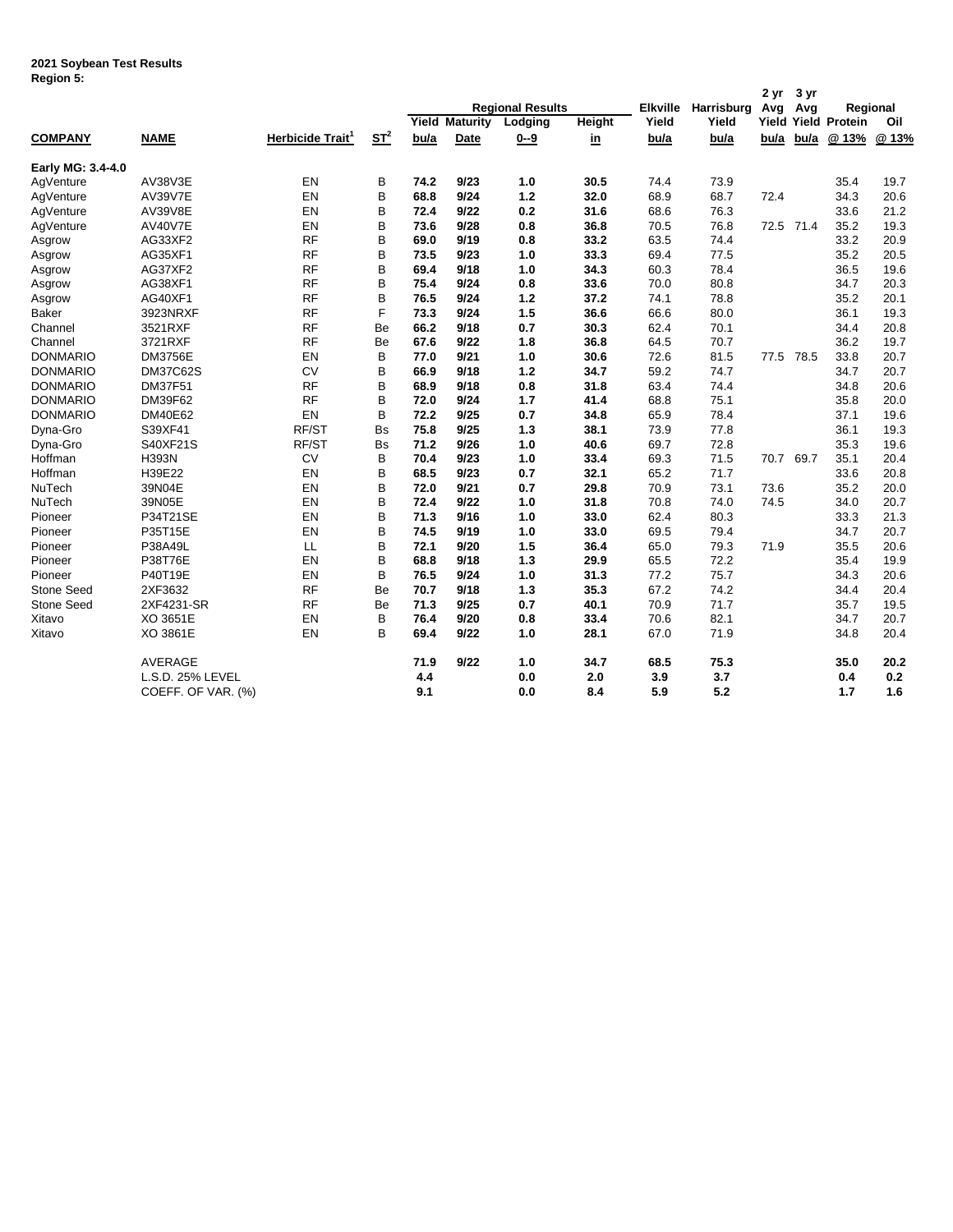## **2021 Soybean Test Results Region 5:**

|                  |                    |                              |                    |      |                       |                         |           |                 |            | 2 yr | 3 yr |                            |      |
|------------------|--------------------|------------------------------|--------------------|------|-----------------------|-------------------------|-----------|-----------------|------------|------|------|----------------------------|------|
|                  |                    |                              |                    |      |                       | <b>Regional Results</b> |           | <b>Elkville</b> | Harrisburg | Avg  | Avg  | Regional                   |      |
|                  |                    |                              |                    |      | <b>Yield Maturity</b> | Lodging                 | Height    | Yield           | Yield      |      |      | <b>Yield Yield Protein</b> | Oil  |
| <b>COMPANY</b>   | <b>NAME</b>        | Herbicide Trait <sup>1</sup> | $S_{\text{L}}^{2}$ | bu/a | Date                  | $0 - 9$                 | <u>in</u> | bu/a            | bu/a       | bu/a | bu/a | @ 13%                      | @13% |
| Late MG: 4.1-4.7 |                    |                              |                    |      |                       |                         |           |                 |            |      |      |                            |      |
| AgVenture        | AV43V6E            | EN                           | В                  | 78.7 | 9/26                  | 1.8                     | 36.2      | 75.2            | 82.3       | 76.9 |      | 32.8                       | 20.9 |
| AqVenture        | AV43V8LL           | LL                           | B                  | 78.0 | 9/28                  | 1.3                     | 38.5      | 70.2            | 85.8       | 75.9 |      | 34.8                       | 20.5 |
| AgVenture        | AV46V2E            | EN                           | B                  | 78.5 | 9/28                  | $1.2$                   | 32.6      | 77.0            | 79.9       |      |      | 33.9                       | 21.0 |
| AgVenture        | AV46V9LL           | LL                           | B                  | 84.6 | 9/30                  | $1.0$                   | 40.0      | 78.7            | 90.4       |      |      | 34.6                       | 20.0 |
| AgVenture        | AV47V4LL           | LL                           | B                  | 84.7 | 9/27                  | $1.2$                   | 38.0      | 79.7            | 89.8       | 80.0 |      | 34.8                       | 19.6 |
| Asgrow           | AG43XF2            | <b>RF</b>                    | B                  | 82.7 | 9/29                  | 0.3                     | 37.1      | 78.7            | 86.7       |      |      | 34.2                       | 20.9 |
| Asgrow           | AG47XF0            | <b>RF</b>                    | B                  | 78.4 | 10/1                  | 1.5                     | 38.5      | 75.4            | 81.4       |      |      | 34.1                       | 20.2 |
| <b>DONMARIO</b>  | DM41C51            | <b>CV</b>                    | B                  | 74.5 | 9/25                  | $1.2$                   | 34.4      | 69.4            | 79.6       |      |      | 32.6                       | 21.5 |
| <b>DONMARIO</b>  | DM42F62            | <b>RF</b>                    | B                  | 77.0 | 9/27                  | $1.2$                   | 38.8      | 71.8            | 82.2       |      |      | 35.2                       | 19.4 |
| Dyna-Gro         | S4122STS           | CV/ST                        | <b>Bs</b>          | 74.7 | 9/23                  | 1.0                     | 36.6      | 64.2            | 85.2       |      |      | 35.5                       | 19.7 |
| Dyna-Gro         | S41EN72            | EN                           | <b>Bs</b>          | 80.4 | 9/25                  | 1.8                     | 35.7      | 73.8            | 87.0       |      |      | 33.0                       | 21.0 |
| Dyna-Gro         | S41ES80            | EN/ST                        | <b>Bs</b>          | 73.7 | 9/27                  | 1.0                     | 33.7      | 68.9            | 78.4       |      |      | 35.6                       | 19.4 |
| Dyna-Gro         | S43EN61            | EN                           | <b>Bs</b>          | 75.2 | 9/24                  | 1.3                     | 37.7      | 76.4            | 74.0       | 76.0 |      | 34.8                       | 20.5 |
| Dyna-Gro         | S45ES10            | EN/ST                        | <b>Bs</b>          | 74.5 | 9/29                  | 1.0                     | 36.9      | 73.4            | 75.6       | 72.7 |      | 34.7                       | 19.8 |
| Dyna-Gro         | S46XF31S           | RF/ST                        | <b>Bs</b>          | 80.8 | 10/2                  | $1.3$                   | 39.9      | 78.0            | 83.6       |      |      | 33.6                       | 20.1 |
| Hoffman          | H41E22             | EN                           | B                  | 79.3 | 9/25                  | 1.7                     | 33.6      | 77.4            | 81.2       |      |      | 32.9                       | 20.9 |
| Hoffman          | <b>H420N</b>       | <b>CV</b>                    | В                  | 73.1 | 9/24                  | 0.7                     | 37.8      | 68.5            | 77.8       |      |      | 34.7                       | 20.8 |
| Hoffman          | H46E21             | EN                           | В                  | 74.6 | 9/29                  | 1.0                     | 41.0      | 71.5            | 77.7       | 70.2 |      | 34.8                       | 20.0 |
| Missouri         | S09-13608C         | <b>CV</b>                    | B                  | 66.8 | 9/30                  | 1.3                     | 37.4      | 63.4            | 70.2       |      |      | 34.9                       | 18.9 |
| Missouri         | S16-12137C         | <b>CV</b>                    | B                  | 67.1 | 9/28                  | 1.8                     | 44.9      | 61.5            | 72.7       |      |      | 34.4                       | 19.9 |
| Missouri         | S16-14730C         | <b>CV</b>                    | B                  | 71.6 | 9/27                  | $1.2$                   | 37.3      | 69.1            | 74.0       |      |      | 34.8                       | 19.4 |
| Missouri         | S16-5540R          | <b>RR</b>                    | B                  | 72.2 | 10/4                  | 2.7                     | 37.1      | 72.9            | 71.6       |      |      | 35.7                       | 19.2 |
| Missouri         | S17-2193C          | <b>CV</b>                    | B                  | 71.8 | 10/3                  | 2.0                     | 43.1      | 64.2            | 79.4       |      |      | 34.8                       | 19.8 |
| Missouri         | S17-2243C          | <b>CV</b>                    | B                  | 72.1 | 9/29                  | $1.2$                   | 39.9      | 65.8            | 78.4       |      |      | 34.4                       | 20.5 |
| NuTech           | 41N03E             | EN                           | В                  | 76.2 | 9/26                  | $1.2$                   | 35.2      | 72.6            | 79.9       |      |      | 35.1                       | 19.5 |
| NuTech           | 43N04E             | EN                           | B                  | 78.2 | 9/25                  | 1.7                     | 35.8      | 78.0            | 78.5       | 77.0 |      | 32.6                       | 21.0 |
| <b>NuTech</b>    | 46N02E             | EN                           | B                  | 73.1 | 9/28                  | $1.2$                   | 32.5      | 68.2            | 77.9       | 73.1 |      | 34.1                       | 20.9 |
| Pioneer          | P42T31E            | EN                           | B                  | 80.7 | 9/27                  | 1.7                     | 35.7      | 77.9            | 83.5       |      |      | 32.6                       | 20.9 |
| Pioneer          | <b>P44A37L</b>     | LL                           | B                  | 75.7 | 9/29                  | 0.7                     | 39.1      | 72.4            | 79.0       | 72.6 |      | 34.2                       | 20.6 |
| Stone Seed       | 2XF4442-SR         | <b>RF</b>                    | Be                 | 72.8 | 9/26                  | 0.8                     | 40.4      | 67.9            | 77.6       |      |      | 35.1                       | 19.6 |
| Xitavo           | XO 4371E           | EN                           | B                  | 74.3 | 9/27                  | 0.5                     | 35.7      | 73.0            | 75.6       |      |      | 34.8                       | 20.5 |
|                  | AVERAGE            |                              |                    | 75.9 | 9/27                  | $1.2$                   | 37.9      | 72.3            | 79.5       |      |      | 34.4                       | 20.2 |
|                  | L.S.D. 25% LEVEL   |                              |                    | 4.1  |                       | 0.0                     | 1.6       | 4.1             | 4.3        |      |      | 0.5                        | 0.3  |
|                  | COEFF. OF VAR. (%) |                              |                    | 7.9  |                       | 0.0                     | 6.3       | 5.9             | 5.7        |      |      | 1.9                        | 2.3  |

 $1$ Herbicide Trait- CV = No Trait, EN= 2,4-D, glufosinate and glyphosate, LL = glufosinate, RF= dicamba, glufosinate and glyphosate, RL= glufosinate and glyphosate, RR = glyphosate, RX = dicamba and glyphosate, ST= STS, O= Other

<sup>2</sup>ST- U= Untreated, F=Fungicide, Fe= Fungicide + Illevo, B= Fungicide + Insecticide, Be= Fungicide + Insecticide + Illevo, Bs= Fungicide + Insecticide + Saltro, NA= Information not Available